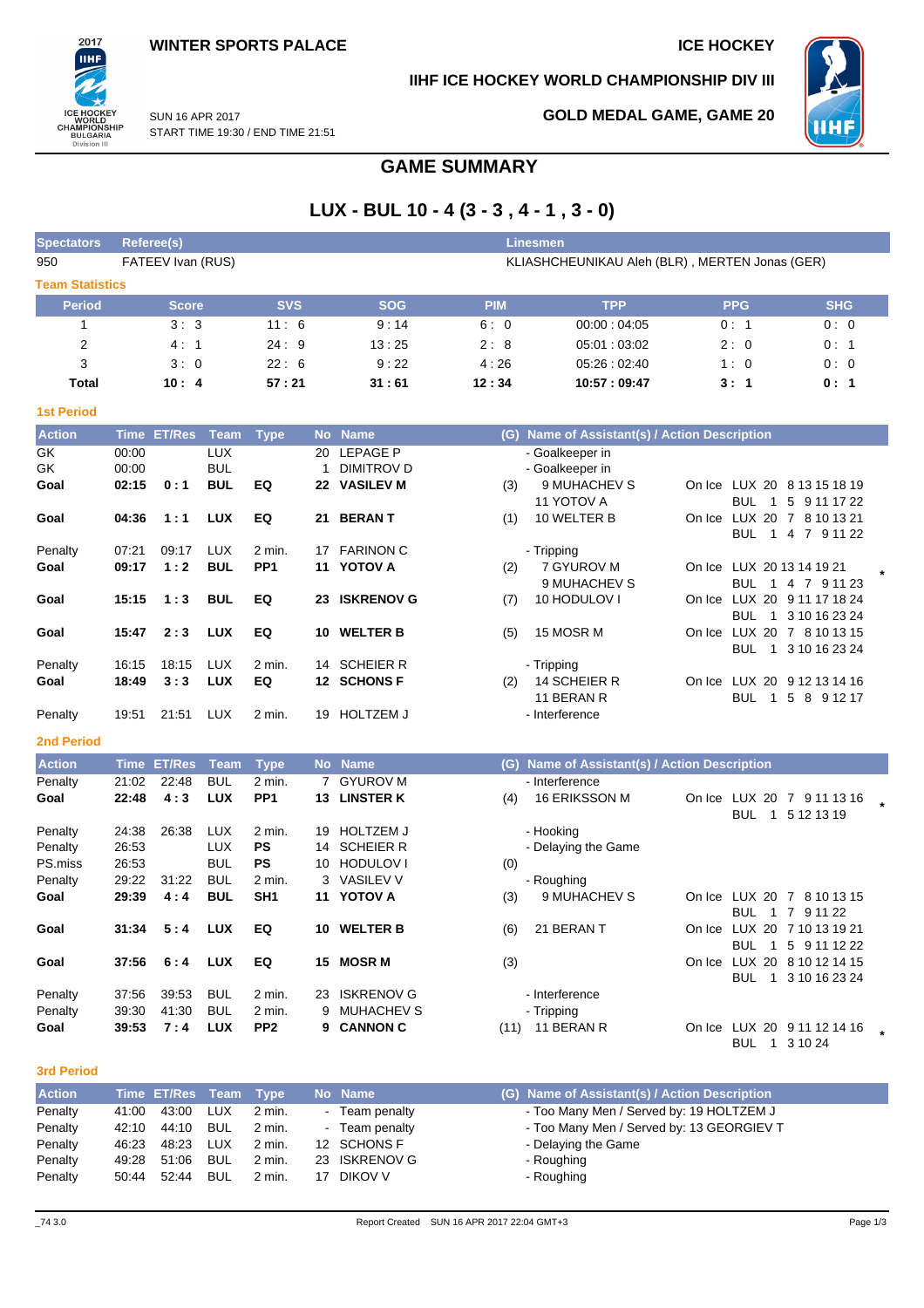### **WINTER SPORTS PALACE ICE HOCKEY**

START TIME 19:30 / END TIME 21:51

SUN 16 APR 2017



### **IIHF ICE HOCKEY WORLD CHAMPIONSHIP DIV III**



### **GOLD MEDAL GAME, GAME 20**

**Action Time ET/Res Team Type No Name (G) Name of Assistant(s) / Action Description Goal 51:06 8:4 LUX PP2 15 MOSR M** (4) 12 SCHONS F On Ice LUX 20 8 10 12 14 15 **Goal 52:50 9:4 LUX EQ 21 BERAN T** (2) 19 HOLTZEM J On Ice LUX 20 7 9 13 19 21 GK 52:50 BUL 25 NIKOLOV N - Goalkeeper in 1 DIMITROV D - Goalkeeper out Penalty 52:50 60:00 BUL 20 min. 8 GATCHEV Y - Unsportsmanlike Conduct - Unsportsmanlike Conduct - GK GK 54:45 BUL 25 NIKOLOV N - Goalkeeper out **Goal 56:34 10 : 4 LUX EQ ENG** GK 56:34 BUL 25 NIKOLOV N - Goalkeeper in GK 60:00 LUX **60:00** LUX **CONFIDENT CONFIDENT CONFIDENT CONFIDENT CONFIDENT CONFIDENT CONFIDENT CONFIDENT CONFIDENTI** GK 60:00 BUL 25 NIKOLOV N - Goalkeeper out

# BUL 1 7 9 10 BUL 1 5 11 17 19 22 **11 BERAN R** (6) **CONFIDENT CON ICE LUX 20 7 9 11 13 16** BUL 3 10 16 17 23 24

### **Goalkeeper Records**

### **Team : LUX - Luxembourg Team : BUL - Bulgaria**

| No Name            | <b>SOG</b> | <b>SVS</b> | <b>MIP</b> | No Name                 | <b>SOG</b> | <b>SVS</b> | <b>MIP</b> |
|--------------------|------------|------------|------------|-------------------------|------------|------------|------------|
| 20 LEPAGE Philippe |            | 57         | 60:00      | <b>DIMITROV Dimitar</b> | 26         |            | 52:50      |
| 25 MANGEN Gilles   |            |            |            | 25 NIKOLOV Nikola       |            |            | 05:21      |

### **Game Statistics**

| Team : LUX (white) |                        |                |          |          |            |          |          |          |        |                |                |                |           |                |             |
|--------------------|------------------------|----------------|----------|----------|------------|----------|----------|----------|--------|----------------|----------------|----------------|-----------|----------------|-------------|
|                    | Head Coach: FICAL Petr |                |          |          |            |          |          |          |        |                | Shots on Goal  |                |           |                |             |
| <b>No Pos</b>      | <b>Name</b>            | G              | A        | P        | <b>PIM</b> | $FO+$    | FO-      | $FO+/-$  | FO%    |                | $\overline{2}$ | 3 <sup>2</sup> | <b>OT</b> | <b>TS</b>      | $+/-$       |
| 9 F                | CANNON Colm +A         |                | 0        |          | 0          | 8        | 9        | $-1$     | 47.06  |                | 2              |                |           | 4              | $+2$        |
| 11 F               | <b>BERAN Robert</b>    |                | 2        | 3        | 0          | $\Omega$ |          | -1       | 0.00   | 2              | $\Omega$       | 2              |           | 4              | $\mathbf 0$ |
| 12 D               | <b>SCHONS Francois</b> |                |          |          | 2          | 0        | 0        | 0        | 0.00   | $\overline{2}$ | 0              | $\overline{2}$ |           | 4              | $+2$        |
| 14 D               | SCHEIER Ronny +C       | 0              |          |          | 2          |          | 0        | 1        | 100.00 | 0              | $\Omega$       | 0              |           | $\Omega$       | $+2$        |
| 16 F               | <b>ERIKSSON Marcus</b> | 0              |          |          | $\Omega$   | 3        | 4        | -1       | 42.86  | 0              | $\mathbf 0$    |                |           |                | $+2$        |
| 7 F                | <b>WAMBACH Eric</b>    | 0              | 0        | 0        | 0          | 0        | 0        | 0        | 0.00   | 0              | 0              | 0              |           | 0              | $+4$        |
| $\mathsf{F}$<br>8  | <b>HOUDREMONT Ben</b>  | 0              | 0        | 0        | 0          | 0        | 0        | 0        | 0.00   | 0              |                | 0              |           |                | $+1$        |
| 10 F               | WELTER Benny +A (BP)   | 2              |          | 3        | 0          | 8        | 10       | $-2$     | 44.44  | 3              |                | 0              |           | 4              | $+3$        |
| 13 D               | <b>LINSTER Kai</b>     |                | 0        |          | 0          | 0        | 0        | $\Omega$ | 0.00   | 0              | 3              | 0              |           | 3              | $+4$        |
| 15 F               | <b>MOSR Miroslav</b>   | $\overline{2}$ |          | 3        | $\Omega$   | 0        |          | -1       | 0.00   | 0              | $\overline{2}$ | 2              |           | 4              | $\mathbf 0$ |
| 17 D               | <b>FARINON Cedric</b>  | 0              | 0        | 0        | 2          | 1        | 0        | 1        | 100.00 | 0              | $\mathbf 0$    | 0              |           | 0              | $-1$        |
| 18 D               | THILL Xavier           | 0              | 0        | 0        | 0          | 0        | 0        | $\Omega$ | 0.00   | 0              | 0              | 0              |           | 0              | $-2$        |
| $\mathsf{F}$<br>19 | <b>HOLTZEM Joel</b>    | 0              |          |          | 4          | 6        | 5        |          | 54.55  | 0              | $\Omega$       | 0              |           | 0              | $+1$        |
| 21 F               | <b>BERAN Thierry</b>   | 2              |          | 3        | 0          | 3        |          | 2        | 75.00  |                | 2              |                |           | 4              | $+3$        |
| 24 F               | <b>MINDEN Steven</b>   | 0              | 0        | 0        | 0          | 1        | 0        | 1        | 100.00 | 0              | $\overline{2}$ | 0              |           | $\overline{2}$ | $-1$        |
| 6 F                | LINSTER Bob            | 0              | 0        | 0        | 0          | 0        | 0        | 0        | 0.00   | 0              | $\mathbf 0$    | 0              |           | 0              | 0           |
| 23 F               | <b>MOSSONG Nicolas</b> | 0              | $\Omega$ | $\Omega$ | 0          | 0        | $\Omega$ | $\Omega$ | 0.00   | $\Omega$       | 0              | 0              |           | 0              | $\mathbf 0$ |
| GK<br>20           | <b>LEPAGE Philippe</b> | 0              | 0        | 0        | 0          |          |          |          |        | ი              | 0              | 0              |           | 0              |             |
| GK<br>25           | <b>MANGEN Gilles</b>   | 0              | 0        | 0        | 0          |          |          |          |        |                | 0              | 0              |           | 0              |             |
| Total              |                        | 10             | 9        | 19       | 10         | 31       | 31       | 0        | 50.00  | 9              | 13             | 9              |           | 31             |             |

### **Team : BUL (red) Head Coach :** CUOMO Daniel **Shots on Goal**<br> **Shots on Goal**<br> **Shots on Goal P** PIM FO+ FO- FO+/- FO% 1 2 3 OT **No Pos Name G A P PIM FO+ FO- FO+/- FO% 1 2 3 OT TS +/-** 3 D VASILEV Vasiliy +A 0 0 0 2 0 0 0 0.00 4 4 4 12 -2 10 F HODULOV Ivan 0 1 1 0 15 9 6 62.50 1 0 1 2 -2 16 F NIKOLOV Martin 0 0 0 0 2 1 1 66.67 0 1 2 3 -2 1 SKRENOV Georgi 1 0 1 4 3 0 3 100.00 1 3 1 24 F BOYADJIEV Martin +C 0 0 0 0 0 0 0 0.00 1 1 3 5 -2 4 D CVETANOV Cvetan 0 0 0 0 0 0 0 0.00 1 4 1 6 -1 7 D GYUROV Martin +A 0 1 1 2 0 0 0 0.00 2 4 2 8 0 9 F MUHACHEV Stanislav<br>11 F YOTOV Alexei (BP) 11 T YOTOV Alexei (BP) 2 1 3 0 1 3 -2 25.00 2 3 3 8 -1 22 F VASILEV Miroslav 1 0 1 0 0 2 -2 0.00 1 1 2 4 -1 5 D MLADENOV Reymand 0 0 0 0 0 0 0 0.00 1 0 0 1 -2 8 F GATCHEV Yanaki 0 0 0 20 0 0 0 0.00 0 0 0 0 -1